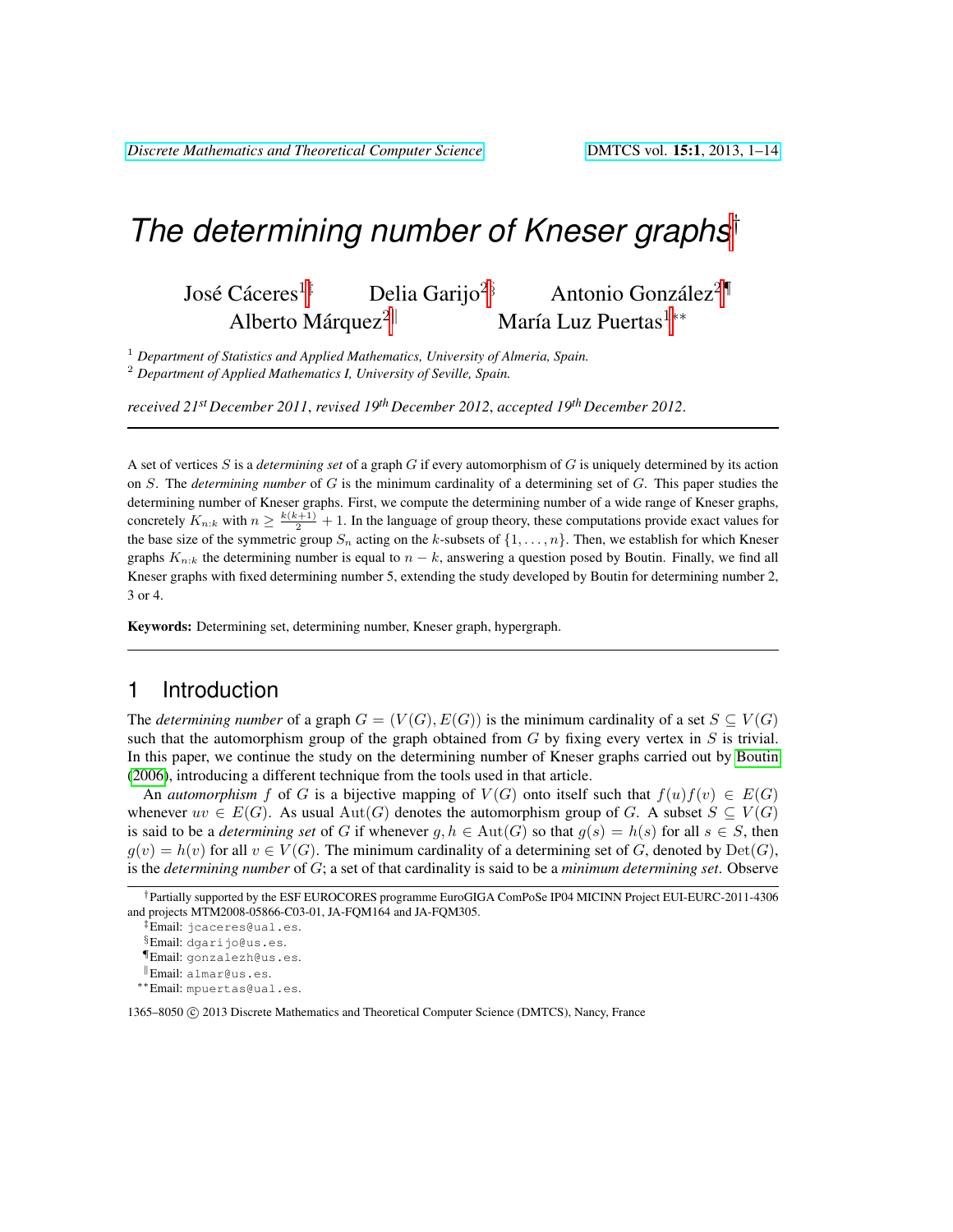that  $0 \leq \mathrm{Det}(G) \leq |V(G)| - 1$  since any subset of  $V(G)$  containing all but one vertex is a determining set of G. It is easy to see that the only connected graphs G with  $Det(G) = |V(G)| - 1$  are the complete graphs. A graph G with  $Det(G) = 0$  is called *asymmetric* or *rigid*. Erdős and Rényi [\(1963\)](#page-13-1) proved that almost all graphs are rigid.

The Kneser graph  $K_{n,k}$  has vertices associated with the k-subsets of the n-set  $[n] = \{1, \ldots, n\}$  and edges connecting disjoint sets. This family of graphs is usually considered for  $n \geq 2k$  but here we shall assume that  $n > 2k$  since the case  $n = 2k$  gives a set of disconnected edges and its determining number is half the number of vertices.

Determining sets are particular cases of *bases* which were introduced by [Sims](#page-13-2) [\(1971\)](#page-13-2) in the context of computational group theory. Indeed, a *base* of a permutation group Γ acting on a set X is a subset B of X such that the pointwise stabilizer of B in  $\Gamma$  is trivial, i.e., the only element of  $\Gamma$  which fixes each point of B is the identity element. The *base size* of Γ is the minimum cardinality of a base. When X is the vertex-set of a graph G and  $\Gamma = \text{Aut}(G)$ , a base B is precisely a determining set of G and the base size of  $Aut(G)$  is  $Det(G)$ .

There exists an extensive literature on determining the base sizes of primitive permutation groups. See [Bailey and Cameron](#page-13-3) [\(2011\)](#page-13-3) for a number of references on this topic, and also [Burness et al.](#page-13-4) [\(2011\)](#page-13-4) where primitive actions on symmetric groups are considered. [Erwin and Harary](#page-13-5) [\(2006\)](#page-13-5) introduced the term *fixing set* to refer to a base for Aut(G), and [Boutin](#page-13-0) [\(2006\)](#page-13-0) used the term *determining set* for the same concept. Here we shall follow the terminology of [Boutin](#page-13-0) [\(2006\)](#page-13-0) (see also [Albertson and Boutin](#page-13-6) [\(2007\)](#page-13-6)) since in that paper, a study on Kneser graphs was performed. Concretely, the author proved that their determining number is tightly bound by  $\log_2(n+1) \leq \text{Det}(K_{n:k}) \leq n-k$  computing also the exact value  $\text{Det}(K_{2r-1:2r-1-1}) = r$ . Further, all Kneser graphs with determining number 2, 3 or 4 were provided. The main tools used in [Boutin](#page-13-0) [\(2006\)](#page-13-0) to find determining sets or to bound the determining number of Kneser graphs are based on characteristic matrices and vertex orbits.

This paper contains two main results. In Section 2, we compute the determining number of all Kneser graphs  $K_{n:k}$  with  $n \geq \frac{k(k+1)}{2} + 1$ . Our technique is based on two key ideas. First, every subset of vertices of  $K_{n:k}$  has an associated k-regular hypergraph. The fact of being determining is achieved by imposing conditions on the edges of the corresponding hypergraph. Second, the relevant hypergraphs that let us compute  $\mathrm{Det}(K_{n:k})$  for  $n \geq \frac{k(k+1)}{2} + 1$  are constructed by using perfect matchings and Hamiltonian cycles in a complete graph. These hypergraphs are, in fact, graphs with loops or they have only one edge of cardinality bigger than 2.

We want to stress that since the automorphism group of the Kneser graph  $K_{n:k}$  is the action of the symmetric group  $S_n$  on the k-subsets of [n] (see [Godsil and Royle](#page-13-7) [\(2001\)](#page-13-7)), our results in Section 2 provide exact values for the base size of  $S_n$  acting on the k-subsets of [n] for  $n \geq \frac{k(k+1)}{2} + 1$ . The problem of computing base sizes for the action of  $S_n$  on k-subsets was first studied in the (unpublished) D. Phil. thesis of [Maund](#page-13-8) [\(1989\)](#page-13-8). His approach was given in the context of group theory and ours using the language of graphs, but both approaches obtain similar results. We have also recently learnt of a related result by Halási [\(2012\)](#page-13-9) which provides the values for the base size of  $S_n$  acting on k-subsets for  $n = 2k$ and  $n \geq k^2$ .

Our second main result concerns the question of whether there exists an infinite family of Kneser graphs  $K_{n:k}$  with  $k \geq 2$  and determining number  $n-k$ , which was posed by [Boutin](#page-13-0) [\(2006\)](#page-13-0). The above approach by hypergraphs is our main tool to answer this question which is done in Section 3. Concretely, we show that  $K_{n:1}$  for any n,  $K_{5:2}$  and  $K_{6:2}$  are the only Kneser graphs with determining number  $n - k$ .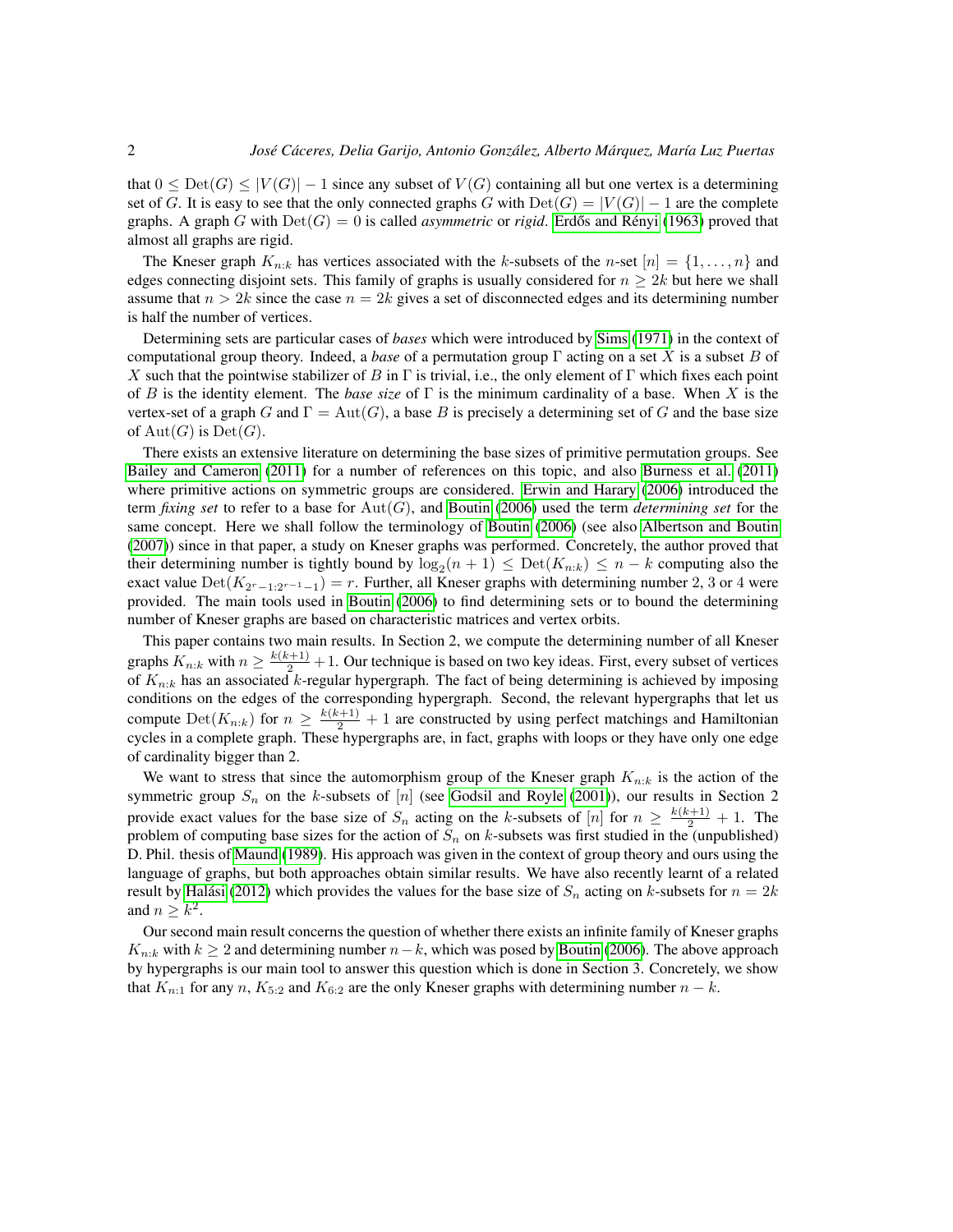Finally, as an application of our technique and so following with the series of results presented in [Boutin](#page-13-0) [\(2006\)](#page-13-0) providing all Kneser graphs with fixed determining number 2, 3 or 4, we list all Kneser graphs with fixed determining number 5; this is the content of Section 4. We conclude the paper with some remarks and open problems.

#### 2 Computing the determining number of Kneser graphs

In this section, we compute the determining number of a wide range of Kneser graphs, obtaining a characterization of their determining sets in terms of hypergraphs. In order to do this, we shall apply the following result from [Boutin](#page-13-0) [\(2006\)](#page-13-0).

<span id="page-2-1"></span>**Lemma 2.1** [\(Boutin](#page-13-0) [\(2006\)](#page-13-0)) *The set*  $\{V_1, \ldots V_r\}$  *is a determining set of*  $K_{n:k}$  *if and only if there exists no pair of distinct elements*  $a, b \in [n]$  *so that for each i either*  $\{a, b\} \subseteq V_i$  *or*  $\{a, b\} \subseteq V_i^c$ *.* 

Observe that the above lemma implies that every determining set of  $K_{n:k}$  has to contain all the elements of  $[n]$  but at most one.

Recall that a *hypergraph* is a generalization of a graph, where edges can connect any number of vertices. Formally, a hypergraph H is a pair  $(V(H), E(H))$  where  $V(H)$  is the set of *vertices*, and  $E(H)$  is a set of non-empty subsets of V (H) called *hyperedges* or simply *edges*. When edges appear only once, the hypergraph is called *simple*. The *order* of a hypergraph is the number of its vertices, denoted by  $|V(H)|$ , and the *size* is the number of its edges |E(H)|. A hyperedge containing r vertices is said to be an *edge of cardinality* r. Thus, given a hypergraph  $H$  with n vertices there are edges of cardinality ranging over the set  $\{1,\ldots,n\}$ . The *edge-cardinality-sequence* of H, written as  $r_1 \geq \ldots \geq r_{|E(\mathcal{H})|}$ , gives the cardinality  $r_i$ of the edges of H. The *degree*  $\delta(v)$  of a vertex v is the number of hyperedges containing v. A hypergraph is called  $k$ -regular if every vertex has degree  $k$ . In all the figures in this paper, hyperedges of cardinality bigger than 2 are illustrated as shadowed regions.

For any set of vertices  $S \subseteq V(K_{n:k})$  denote by  $\mathcal{H}_S$  the k-regular hypergraph obtained as follows: The vertex-set  $V(\mathcal{H}_S)$  is equal to S, and two vertices belong to the same hyperedge whenever they contain a common element. When an element of  $[n]$  appears only once in the vertices of  $S$ , we have a loop in the corresponding vertex of  $\mathcal{H}_S$ . Figure [1](#page-2-0) shows an instance of a hypergraph associated to a set  $S \subseteq V(K_{6:3})$ .



<span id="page-2-0"></span>**Fig. 1:** Hypergraph associated to  $S = \{\{1, 2, 3\}, \{3, 4, 5\}, \{1, 4, 5\}, \{4, 5, 6\}, \{3, 5, 6\}\}\.$  Number 2 appears only once in S so there is a loop attached to  $\{1, 2, 3\}$ . There are two edges of cardinality 2 determined by numbers 1 and 6, two edges of cardinality 3 since numbers 3 and 4 appear in three vertices of S, and one edge of cardinality 4 determined by number 5.

<span id="page-2-2"></span>The two following results state that the condition of being determining set can be captured from the structure of the associated hypergraph.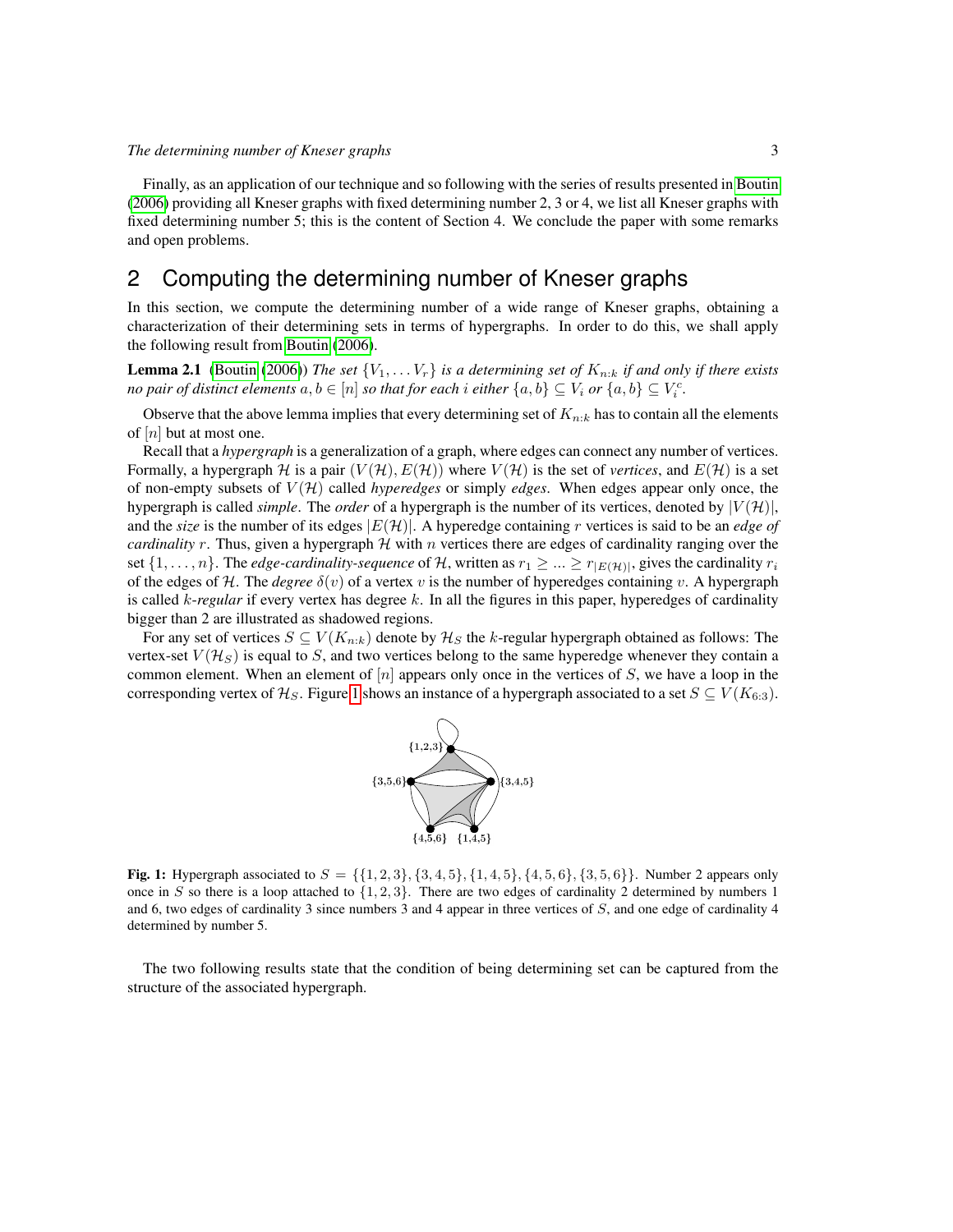**Lemma 2.2** *A set*  $S \subseteq V(K_{n:k})$  *is a determining set of*  $K_{n:k}$  *if and only if the associated k-regular hypergraph*  $H_S$  *is simple and has either n or*  $n - 1$  *edges.* 

**Proof:** Consider a determining set S of  $K_{n:k}$  and the hypergraph  $\mathcal{H}_S$ . By Lemma [2.1,](#page-2-1) there exists no pair of distinct elements  $a, b \in [n]$  so that for each vertex  $V \in S$  either  $\{a, b\} \subseteq V$  or  $\{a, b\} \subseteq V^c$ . Hence,  $\mathcal{H}_S$  is simple. Indeed, having multiple edges in  $\mathcal{H}_S$  is equivalent to have at least two elements of [n] in exactly the same vertices of  $S$ , which implies that they are not distinguishable by any vertex of  $S$ .

It is clear that  $\mathcal{H}_S$  has either n or  $n - 1$  edges since Lemma [2.1](#page-2-1) says that S has to contain all the elements of  $[n]$  but at most one. Thus, elements of  $[n]$  in S correspond to edges in  $\mathcal{H}_S$ .

Suppose now that  $\mathcal{H}_S$  is simple and has either n or  $n - 1$  edges. Then, for every  $a, b \in [n]$  the corresponding edges in  $\mathcal{H}_S$  are different and at most one element of  $[n]$  is contained in no vertex of S. By Lemma [2.1](#page-2-1) yields the result.  $\Box$ 

<span id="page-3-0"></span>Lemma 2.3 *For every* k*-regular simple hypergraph* H *with either* n *or* n−1 *edges and* n ≥ 2k+ 1*, there exists a determining set S of*  $K_{n:k}$  *such that*  $H$  *is isomorphic to*  $H_S$ *.* 

**Proof:** We first label every edge of H with the elements of either  $[n]$  or  $[n-1]$  depending on the number of edges. The vertices of H are given the labels of their incident edges, giving rise to  $|V(\mathcal{H})|$  different k-subsets of [n]. Take S as the set formed by these k-subsets. Clearly, H is isomorphic to  $\mathcal{H}_S$  and by Lemma [2.2](#page-2-2) the result follows.  $\Box$ 

When a determining set S is minimum, Lemma [2.3](#page-3-0) guarantees that there does not exist a  $k$ -regular simple hypergraph H with either n or  $n-1$  edges and  $|V(H)| < |S| = |V(H_S)|$ . Thus, we say that among the k-regular simple hypergraphs with either n or  $n - 1$  edges,  $\mathcal{H}_S$  is of *minimum order*. More generally, a k-regular simple hypergraph  $H$  with either n or  $n - 1$  edges is said to be of *minimum order* if there does not exist a k-regular simple hypergraph  $\mathcal{H}'$  with either n or  $n-1$  edges and  $|V(\mathcal{H}')| < |V(\mathcal{H})|$ .

<span id="page-3-2"></span>**Lemma 2.4** *A set*  $S \subset V(K_{n:k})$  *is a minimum determining set of*  $K_{n:k}$  *with*  $n \geq 2k+1$  *if and only if the hypergraph*  $H_S$  *is simple, has either*  $n$  *or*  $n - 1$  *edges and minimum order.* 

**Remark 2.5** *The above characterization ensures us that the number of Kneser graphs*  $K_{n:k}$  *with fixed determining number, say* d*, is finite. Indeed, the hypergraph associated to a minimum determining set must have a fixed number of vertices* d *which implies that neither* k *nor* n *can take infinite values.*

Lemmas [2.2](#page-2-2) and [2.3](#page-3-0) let us compute the determining number of all Kneser graphs  $K_{n:k}$  with  $n \geq$  $\frac{k(k+1)}{2}$  + 1, which is done in Theorems [2.6](#page-3-1) and [2.7](#page-5-0) below. We shall use, as a main tool to construct an appropriate hypergraph, the fact that every complete graph  $K_d$  has a 1-factorization whenever d is even (i.e., a collection of  $d-1$  pairwise disjoint perfect matchings), and a Hamiltonian decomposition whenever d is odd (i.e., a collection of  $\frac{d-1}{2}$  pairwise disjoint Hamiltonian cycles). (See [Lucas](#page-13-10) [\(1892\)](#page-13-10) and [Baranyai](#page-13-11) [\(1975\)](#page-13-11) or the recent paper by [Bryant](#page-13-12) [\(2007\)](#page-13-12).)

<span id="page-3-1"></span>**Theorem 2.6** Let k and d be two positive integers such that  $k \leq d$  and  $d > 2$ . Then,

$$
\mathrm{Det}\left(K_{\left\lfloor\frac{d(k+1)}{2}\right\rfloor+1:k}\right) = d.
$$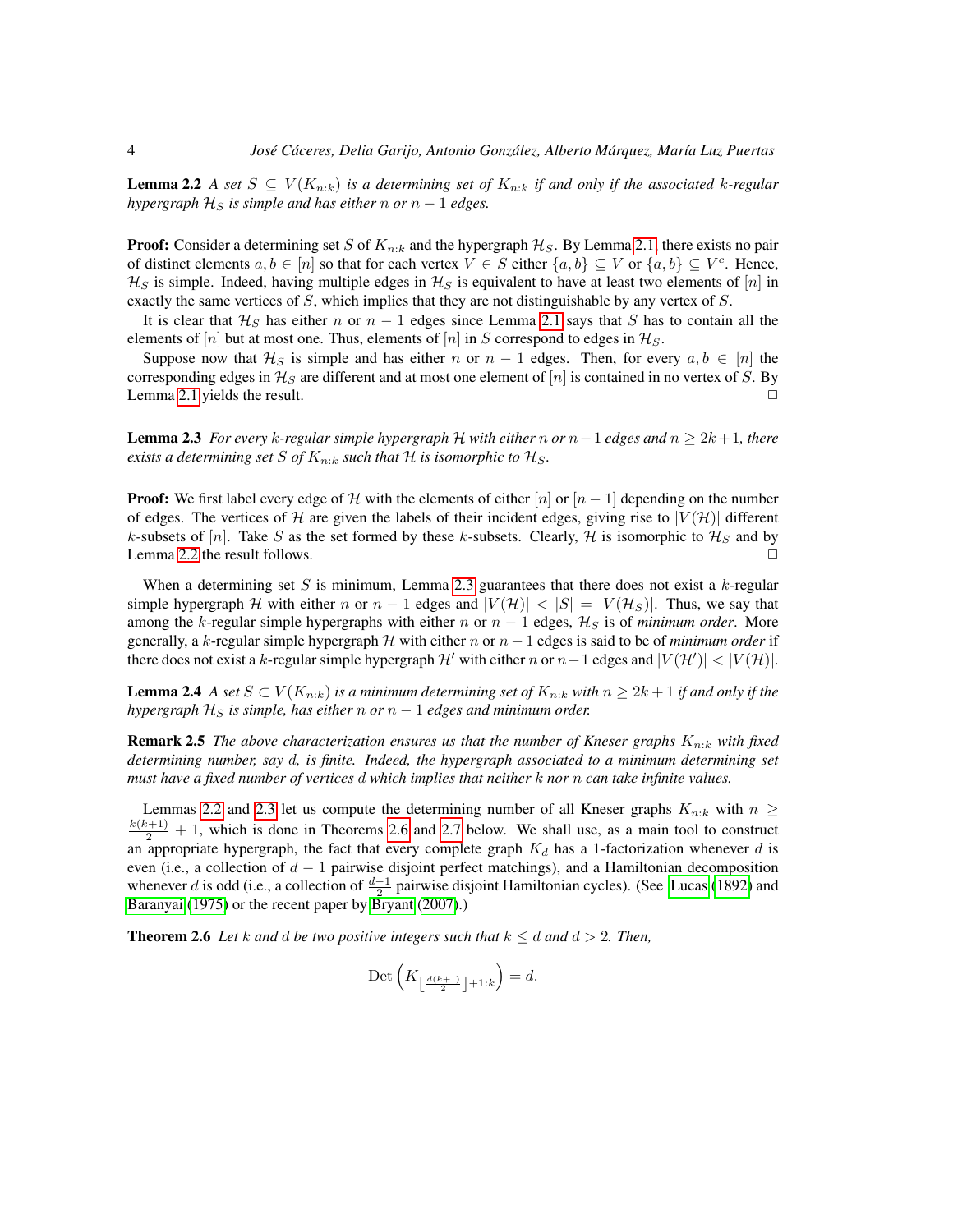#### *The determining number of Kneser graphs* 5

**Proof:** We first show that  $Det(K_{\lfloor \frac{d(k+1)}{2} \rfloor+1:k}) \leq d$ . By Lemma [2.3,](#page-3-0) it suffices to prove that there exists a k-regular simple hypergraph, say  $\mathcal{H}_{k,d}$ , with order d and either  $\lfloor \frac{d(k+1)}{2} \rfloor$  $\frac{(-+1)}{2}$  or  $\lfloor \frac{d(k+1)}{2} \rfloor$  $\left[\frac{z+1}{2}\right]+1$  edges (in this proof hypergraphs will be, in fact, graphs with loops). We distinguish three cases according to the parity of  $k$  and  $d$ .

*Case 1. d* even:  $\mathcal{H}_{k,d}$  is the hypergraph formed by d vertices, a loop attached at each vertex, and the edges of  $k - 1$  pairwise disjoint perfect matchings of the complete graph  $K_d$  (see Figure [2\(a\)\)](#page-4-0). Clearly, this hypergraph is k-regular and has  $\frac{d(k+1)}{2}$  edges. Note that its construction does not depend on the parity of  $k$ .

*Case 2. d* odd and k odd:  $\mathcal{H}_{k,d}$  is formed by d vertices with one loop attached at each vertex, and  $\frac{k-1}{2}$ pairwise disjoint Hamiltonian cycles of  $K_d$  (see Figure [2\(b\)\)](#page-4-1). It is easy to check that  $\mathcal{H}_{k,d}$  is a k-regular hypergraph with  $\frac{d(k+1)}{2}$  edges.

*Case 3. d* odd and k even: Consider the hypergraph  $\mathcal{H}_{k+1,d}$  obtained from Case 2. Take a Hamiltonian cycle, say  $C = (e_1, e_2, \dots, e_d)$ . Now, delete the edges with even subindex, i.e.,  $e_2, e_4, \dots, e_{d-1}$ , and the loop attached at the common vertex of  $e_1$  and  $e_d$ . This construction gives rise to a k-regular hypergraph  $\mathcal{H}_{k,d}$  with  $\frac{d(k+1)-1}{2} = \lfloor \frac{d(k+1)}{2} \rfloor$  $\frac{(-+1)}{2}$  edges.

To complete the proof, it remains to show that  $Det(K_{\lfloor \frac{d(k+1)}{2} \rfloor+1:k})$  is exactly equal to d. By Lemma [2.3,](#page-3-0) it suffices to prove that every k-regular hypergraph with either  $\lfloor \frac{d(k+1)}{2} \rfloor$  $\frac{(-+1)}{2}$  or  $\lfloor \frac{d(k+1)}{2} \rfloor$  $\left[\frac{z+1}{2}\right]+1$  edges has at least d vertices. Suppose on the contrary that there exists a k-regular hypergraph H with  $\lfloor \frac{d(k+1)}{2} \rfloor$  $\frac{z+1}{2}$  edges (analogous for  $\lfloor \frac{d(k+1)}{2} \rfloor$  $\frac{2^{(2+1)}}{2}$  + 1 edges) and  $d' < d$  vertices. By Theorem 2.8 of [Duchet](#page-13-13) [\(1995\)](#page-13-13) it follows that  $d' = |V(\mathcal{H})| \ge \lceil \frac{2|E(\mathcal{H})|}{k+1} \rceil$ . Hence,

<span id="page-4-1"></span>
$$
d'\geq \left\lceil\frac{2}{k+1}\left\lfloor\frac{d(k+1)}{2}\right\rfloor\right\rceil=d
$$

<span id="page-4-0"></span>which is a contradiction.  $\Box$ 



Fig. 2: Hypergraphs (graphs with loops in both cases) constructed by using perfect matchings and Hamiltonian cycles: (a)  $H_{4,6}$  has 6 vertices, a loop attached at each vertex, and the edges of 3 pairwise disjoint perfect matchings of the complete graph  $K_6$ , (b)  $H_{5,7}$  has 7 vertices with loops attached at each vertex, and 2 pairwise disjoint Hamiltonian cycles of  $K_7$ .

Our next aim is to extend Theorem [2.6](#page-3-1) to Kneser graphs  $K_{n:k}$  where  $d \geq k, d > 2$  and  $\lfloor \frac{(d-1)(k+1)}{2} \rfloor$  $\frac{1}{2}$   $\left[\frac{\kappa+1}{2}\right]$   $\leq$  $n-1 < \frac{d(k+1)}{2}$  $\frac{(n+1)}{2}$ . For our purpose, we need to introduce an operation on the edge-set of a hypergraph H.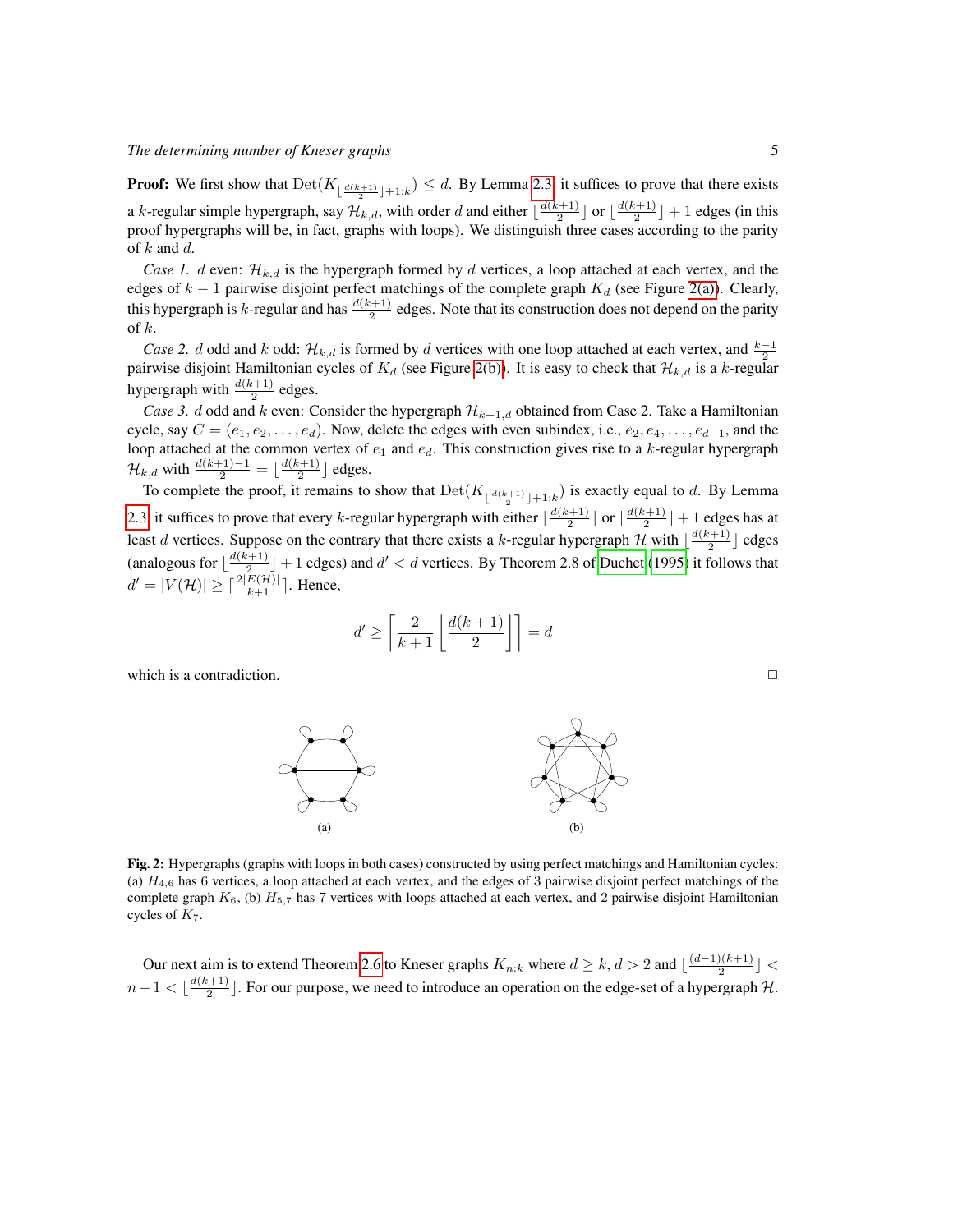Let  $e_1, e_2 \in E(H)$ . We say that  $e_1$  and  $e_2$  *are merged* obtaining a new hypergraph  $H'$  if  $V(H') = V(H)$ and  $E(\mathcal{H}') = (E(\mathcal{H}) \setminus \{e_1, e_2\}) \cup \{e_1 \cup e_2\}$ . Now, we can extend this operation to *merge a finite set of edges*, say  $\{e_1, e_2, \ldots, e_t\}$  obtaining the hypergraph H' with  $E(\mathcal{H}') = (E(\mathcal{H}) \setminus \{e_1, e_2, \ldots, e_t\}) \cup \{e_1 \cup e_2\}$  $e_2 \cup \ldots \cup e_t$ . Note that  $|E(\mathcal{H}')| = |E(\mathcal{H})| - t + 1$ . We shall apply the operation of *merging edges* in regular hypergraphs and for  $e_i \neq e_j$  whenever  $i \neq j$ . Observe that if H is k-regular and  $e_1, e_2, \ldots, e_t$  are pairwise disjoint edges, i.e., they have no vertex in common, then  $\mathcal{H}'$  is k-regular (see Figure [3\)](#page-5-1).



<span id="page-5-1"></span>Fig. 3: The edge  $\{a, b, c, d, e, f\}$  of the hypergraph in (b) is the result of merging three edges of the hypergraph in (a):  $\{a\}$ ,  $\{b, c\}$  and  $\{d, e, f\}$ . Both hypergraphs are 5-regular.

<span id="page-5-0"></span>**Theorem 2.7** Let k and d be two positive integers where  $3 \leq k+1 \leq d$ . For every  $n \in \mathbb{N}$  such that  $\frac{(d-1)(k+1)}{2}$  $\frac{O(k+1)}{2}$  |  $< n < \lfloor \frac{d(k+1)}{2} \rfloor$  $\left[\frac{n+1}{2}\right]$  *it holds that Det*( $K_{n+1:k}$ ) = *d.* 

**Proof:** Since  $\lfloor \frac{(d-1)(k+1)}{2} \rfloor$  $\frac{1}{2}$ (k+1)  $\left\lfloor \frac{d(k+1)}{2} \right\rfloor$  $\lfloor \frac{n+1}{2} \rfloor$  then there exists  $r \in \mathbb{N}$  such that  $n = \lfloor \frac{d(k+1)}{2} \rfloor$  $\left[\frac{n+1}{2}\right]$  – r with  $r \leq \lfloor \frac{k-1}{2} \rfloor$  whenever d is odd or d is even and k is odd, and  $r \leq \frac{k}{2}$  whenever k is even and d is even. We first prove that  $Det(K_{n+1:k}) \leq d$  by distinguishing four cases according to the parity of d and k. By Lemma [2.3,](#page-3-0) it suffices to show that there exists a  $k$ -regular simple hypergraph with  $d$  vertices and  $n$ edges. We shall construct hypergraphs (all with only one edge of cardinality bigger than 2) by using the constructions of Theorem [2.6](#page-3-1) and the above operation of merging.

*Case 1. d* even and k even: Consider the hypergraph  $\mathcal{H}_{k,d}$  constructed in Case 1 of the proof of Theorem [2.6.](#page-3-1) Since  $k \leq d-1$  and k and d are even, then  $k \leq d-2$  and so  $r \leq \frac{k}{2} \leq \frac{d-2}{2} < \frac{d}{2}$ . Hence we can take  $r+1\leq \frac{d}{2}$  edges of any perfect matching on the vertices of  $\mathcal{H}_{k,d}$  and merge them obtaining the hypergraph  $\mathcal{H}'_{k,d}$ . Since the edges of a perfect matching are disjoint,  $\mathcal{H}'_{k,d}$  is k-regular. Moreover, by construction  $d = |V(\mathcal{H}_{k,d})| = |V(\mathcal{H'}_{k,d})|$  and

$$
|E(\mathcal{H}'_{k,d})| = |E(\mathcal{H}_{k,d})| - r = \frac{d(k+1)}{2} - r = n.
$$

*Case 2. d* even and *k* odd: Analogous to the previous case but considering,

$$
r \le \left\lfloor \frac{k-1}{2} \right\rfloor \le \left\lfloor \frac{d-2}{2} \right\rfloor < \frac{d}{2}
$$

and so  $r+1 \leq \frac{d}{2}$ .

*Case 3. d* odd and k odd: Let  $\mathcal{H}_{k,d}$  be the hypergraph constructed by considering d vertices with one loop attached at each vertex, and  $\frac{k-1}{2}$  pairwise disjoint Hamiltonian cycles of  $K_d$  (see Case 2 of the proof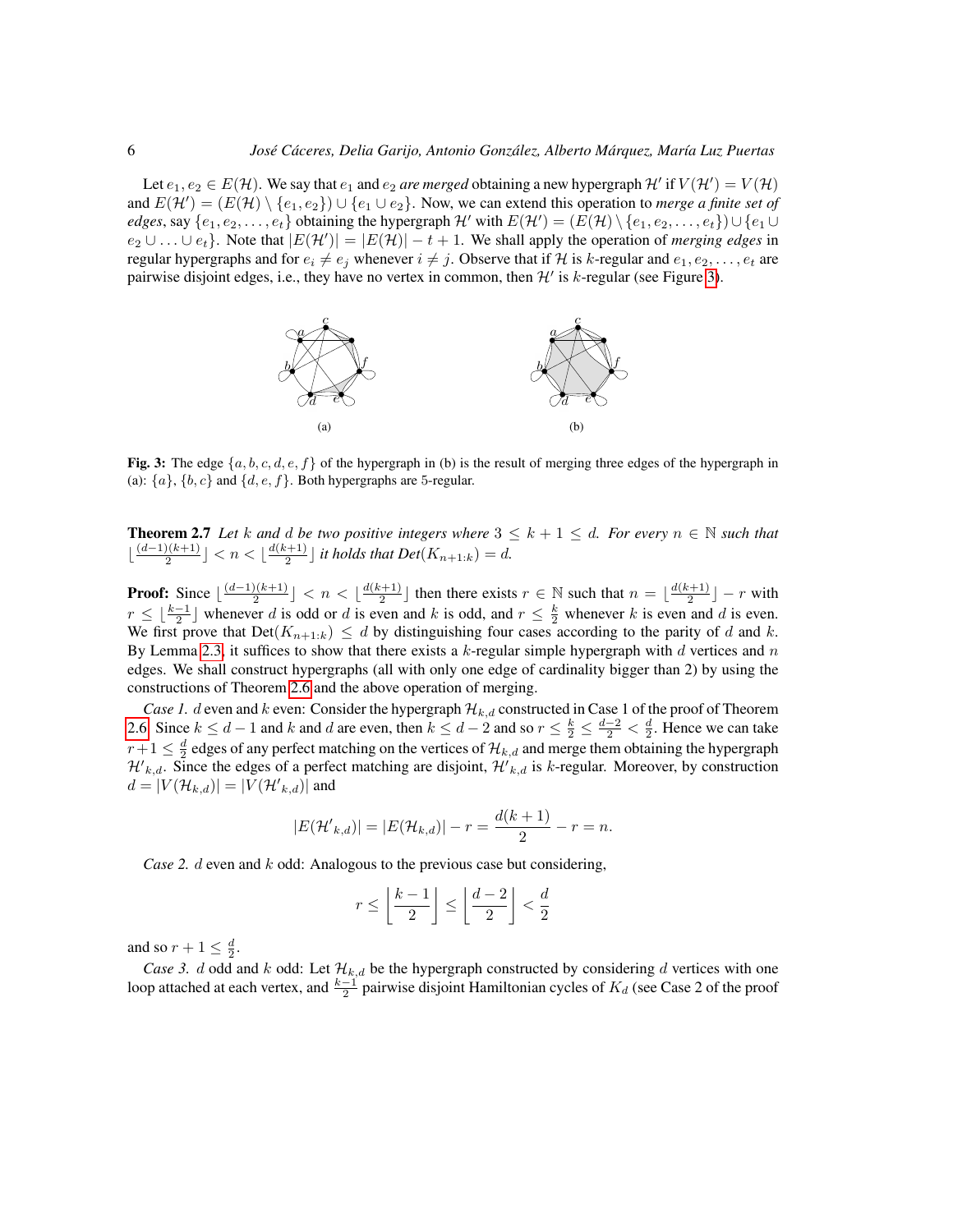of Theorem [2.6\)](#page-3-1). Each cycle has d edges and  $r \leq \frac{k-1}{2} \leq \frac{d-3}{2}$ , then we can merge r disjoint edges of a Hamiltonian cycle, say  $C = (e_1, \ldots, e_d)$ . Merge those edges with even subindex plus the loop attached at the common vertex of  $e_1$  and  $e_d$ ;  $r + 1$  disjoint edges in total. Thus, we obtain a k-regular simple hypergraph  $\mathcal{H}'_{k,d}$  with d vertices and  $n = \lfloor \frac{d(k+1)}{2} \rfloor$  $\lfloor \frac{r+1}{2} \rfloor - r$  edges.

*Case 4. d* odd and k even: Consider the hypergraph  $\mathcal{H}_{k,d}$  constructed in Case 3 of the proof of Theorem [2.6.](#page-3-1) This hypergraph is k-regular, has d vertices and  $\frac{d(k+1)-1}{2}$  edges. Note that we can merge  $r+1$  disjoint edges of a Hamiltonian cycle C of order d since  $r \leq \lfloor \frac{k-1}{2} \rfloor = \frac{k-2}{2}$  and so  $r + 1 \leq \frac{k}{2} \leq \frac{d-1}{2} < \lceil \frac{d}{2} \rceil$ . It suffices to consider  $r + 1$  pairwise disjoint edges among the odd labeled edges of C. The resulting hypergraph  $\mathcal{H}'_{k,d}$  is simple, k-regular, has d vertices and  $n = \lfloor \frac{d(k+1)}{2} \rfloor$  $\left[\frac{r+1}{2}\right]$  – r edges.

It remains to prove that  $Det(K_{n+1:k}) = d$ . Suppose on the contrary that  $Det(K_{n+1:k}) \leq d-1$ , then by Lemma [2.2](#page-2-2) there exists a k-regular simple hypergraph H with  $d-1$  vertices and either  $n+1$  or n edges. Assume first that H has  $n + 1$  edges. The edge-cardinality-sequence  $r_1 \geq \ldots \geq r_{n+1}$  of H satisfies (see Theorem 2.8 of [Duchet](#page-13-13) [\(1995\)](#page-13-13)):

$$
\sum_{i=1}^{n+1} r_i = \sum_{v \in V(\mathcal{H})} \delta(v) = k(d-1).
$$

Note that the number of loops in H is at most  $d-1$ , so there are  $n+1-(d-1)=n-d+2$  edges of cardinality at least 2. Hence, we obtain the following inequalities about the sum on the edge cardinalities:

$$
\sum_{\substack{i=n+1-(d-2)-1\\n+1-(d-2)-1\\i=1}}^{n+1} r_i \geq d-1
$$
\n
$$
\sum_{i=1}^{n+1} r_i \geq 2(n-d+2)
$$
\n
$$
\Rightarrow k(d-1) = \sum_{i=1}^{n+1} r_i \geq d-1 + 2(n-d+2) = 2n-d+3.
$$

Therefore,  $n \leq \frac{(d-1)(k+1)}{2} - 1$  which is a contradiction since  $\lfloor \frac{(d-1)(k+1)}{2} \rfloor$  $\frac{2^{((k+1))}}{2}$  | < n. Suppose now that  $H$  has  $n$  edges. Then,

$$
\sum_{\substack{i=n-(d-2)-1\\n-(d-2)-1\\i=1}}^{n} r_i \geq d-1
$$
\n
$$
\left.\sum_{i=1}^{n-(d-2)} r_i \geq 2(n-d+1)\right\} \Rightarrow k(d-1) = \sum_{i=1}^{n} r_i \geq d-1 + 2(n-d+1) = 2n-d+1.
$$

Hence,  $n \leq \frac{(d-1)(k+1)}{2}$  which contradicts  $\lfloor \frac{(d-1)(k+1)}{2} \rfloor$  $\lfloor \frac{(k+1)}{2} \rfloor < n.$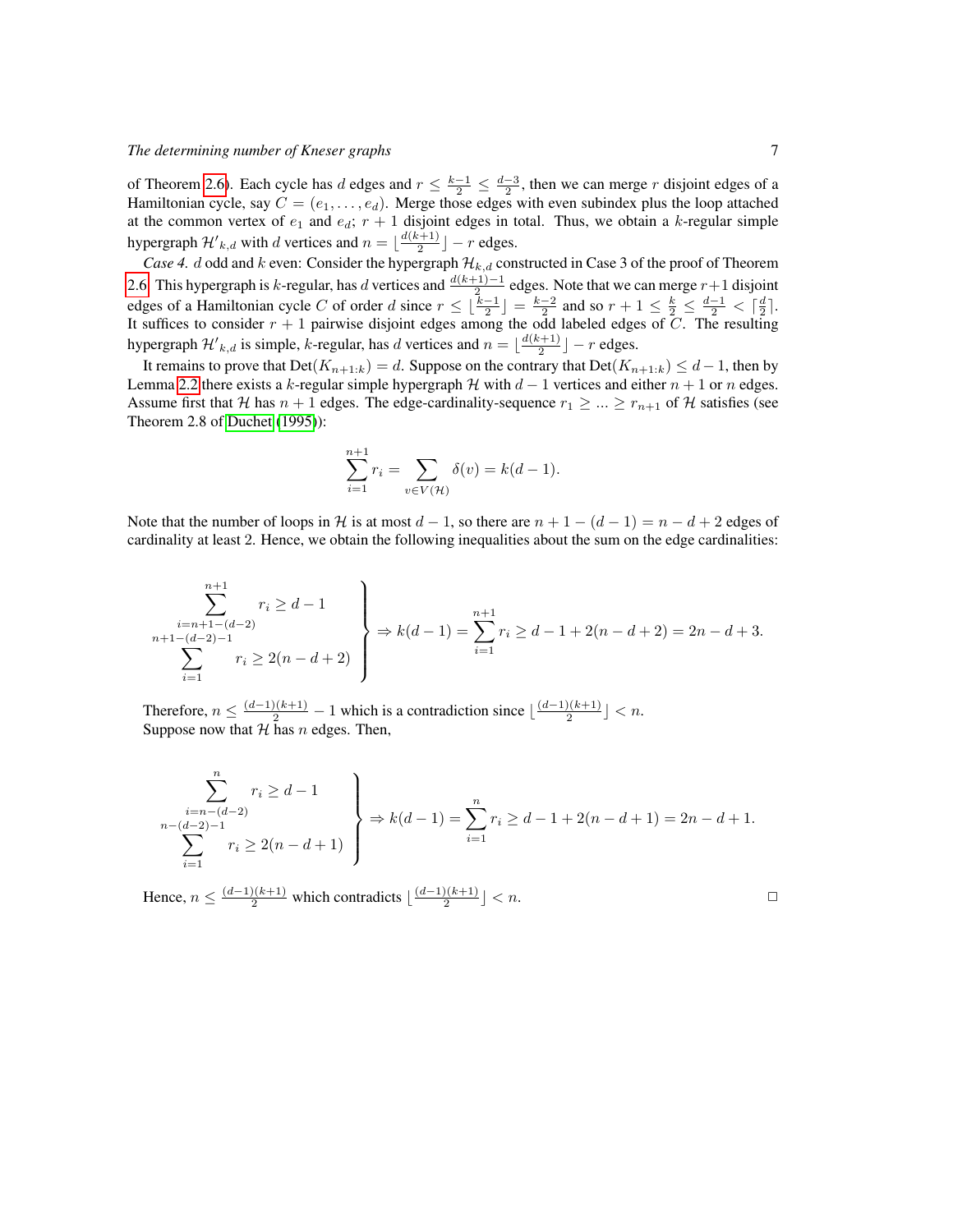#### 3 Kneser graphs  $K_{n:k}$  with determining number  $n-k$

In this section, we answer a question posed by [Boutin](#page-13-0) [\(2006\)](#page-13-0): "We know that  $Det(K_{n:k}) = n - k$  for  $K_{n:1}$  *for any* n,  $K_{5:2}$  *and*  $K_{6:2}$ *. However,*  $Det(K_{7:2}) = 4 \neq 7 - 2$ *. Is there an infinite family of Kneser graphs with*  $k \geq 2$  *for which* Det $(K_{n:k}) = n - k$ ?" Theorem [3.3](#page-8-0) below says that  $K_{n:1}$ ,  $K_{5:2}$  and  $K_{6:2}$ are the only Kneser graphs with that property.

<span id="page-7-0"></span>**Lemma 3.1** Let k and n be two positive integers such that  $2k \leq n < \frac{k(k+1)}{2}$ . Then,  $Det(K_{n+1:k}) \leq k$ .

**Proof:** By Lemma [2.3,](#page-3-0) it suffices to prove that there exists a k-regular simple hypergraph  $H$  with k vertices and n edges. Consider the k-regular simple hypergraph  $\mathcal{H}_{k,d}$  constructed in the proof of Theorem [2.6.](#page-3-1) Recall that, independently of the parity of k and d, the hypergraph  $\mathcal{H}_{k,d}$  is k-regular, has d vertices and  $\frac{d(k+1)}{2}$  $\frac{(k+1)}{2}$  edges. Take  $k = d$  and the hypergraph  $\mathcal{H}_{k,k}$  with k vertices and  $\frac{k(k+1)}{2}$  edges.

Let  $\{v_0, v_1, ..., v_{k-1}\}$  be the vertex-set of  $\mathcal{H}_{k,k}$ . We distinguish two cases according to the parity of k. Note that all the indices below are taken modulo  $k$ .

*Case 1.* k odd:  $\mathcal{H}_{k,k}$  is the hypergraph formed by k vertices with one loop attached at each vertex, and a Hamiltonian decomposition of  $K_k$  (see Case 2 of Theorem [2.6\)](#page-3-1). Assign the following set of  $\frac{k-1}{2}$  edges to each vertex  $v_i \in V(\mathcal{H}_{k,k})$  (see Figure [4\)](#page-8-1):

$$
\mathcal{E}_i = \{ \{v_{i-1}, v_{i+1}\}, \{v_{i-2}, v_{i+2}\}, \dots, \{v_{i-\frac{k-1}{2}}, v_{i+\frac{k-1}{2}}\} \}.
$$

Note that the edges of  $\mathcal{E}_i$  are disjoint and two sets  $\mathcal{E}_i$ ,  $\mathcal{E}_j$  have no edges in common whenever  $i \neq j$ . Thus, the  $k$ -regularity is preserved in the process of merging that we are going to describe next. We consider again two cases.

*Case 1.1.* If  $\frac{k(k+1)}{2} - \frac{k-1}{2} + 1 < n < \frac{k(k+1)}{2}$  then merge a subset of  $\frac{k(k+1)}{2} - n + 1$  edges of  $\mathcal{E}_0$ , obtaining a k-regular hypergraph  $\mathcal{H}'_{k,k}$  with  $\frac{k(k+1)}{2} - (\frac{k(k+1)}{2} - n + 1) + 1 = n$  edges.

*Case 1.2.* If  $2k \le n \le \frac{k(k+1)}{2} - \frac{k-1}{2} + 1$  then we can merge the edges of at least one set  $\mathcal{E}_i$  obtaining a k-regular hypergraph with at least  $\tilde{n}$  edges. If the number of edges is equal to n then the process is concluded. Otherwise, suppose that we can merge the edges of s subsets with  $0 \leq s \leq k - 1$ , say  $\mathcal{E}_0, \mathcal{E}_2, \ldots, \mathcal{E}_{s-1}$ , obtaining a k-regular hypergraph  $\mathcal{H}'_{k,k}$  with  $\frac{k(k+1)}{2} - \frac{s(k-1)}{2} + s$  edges which satisfies

$$
\frac{k(k+1)}{2} - \frac{(s-1)(k-1)}{2} + (s-1) < n < \frac{k(k+1)}{2} - \frac{s(k-1)}{2} + s.
$$

Then the edges of  $\mathcal{E}_s$  cannot be merged since if so the resulting hypergraph would have less than n edges. Hence, we proceed as in Case 1.1 merging  $\frac{k(k+1)}{2} - \frac{s(k-1)}{2} + s - n + 1$  edges of  $\mathcal{E}_s$ . This process leads to a k-regular simple hypergraph  $H$  with  $k$  vertices and  $n$  edges.

*Case 2.* k even:  $\mathcal{H}_{k,k}$  is a hypergraph with k vertices, a loop attached at each vertex, and the edges of a 1-factorization of the complete graph  $K_k$  (see Case 1 of Theorem [2.6\)](#page-3-1). We distinguish three cases.

*Case 2.1.* If  $\frac{k(k+1)}{2} - \frac{k}{2}(\frac{k}{2}-1) + \frac{k}{2} \le n < \frac{k(k+1)}{2}$  then we can follow an analogous process of merging than in Case 1 preserving also the k-regularity, but instead of assigning the sets  $\mathcal{E}_i$  to each vertex  $v_i$ , we now assign the following set of edges to  $v_i$  for  $i = 0, \ldots, \frac{k}{2} - 1$  (see Figure [5\(a\)\)](#page-9-0):

$$
\mathcal{F}_i = \{ \{v_{i-1}, v_{i+1}\}, \{v_{i-2}, v_{i+2}\}, \dots, \{v_{i-\frac{k}{2}+1}, v_{i+\frac{k}{2}-1}\} \}.
$$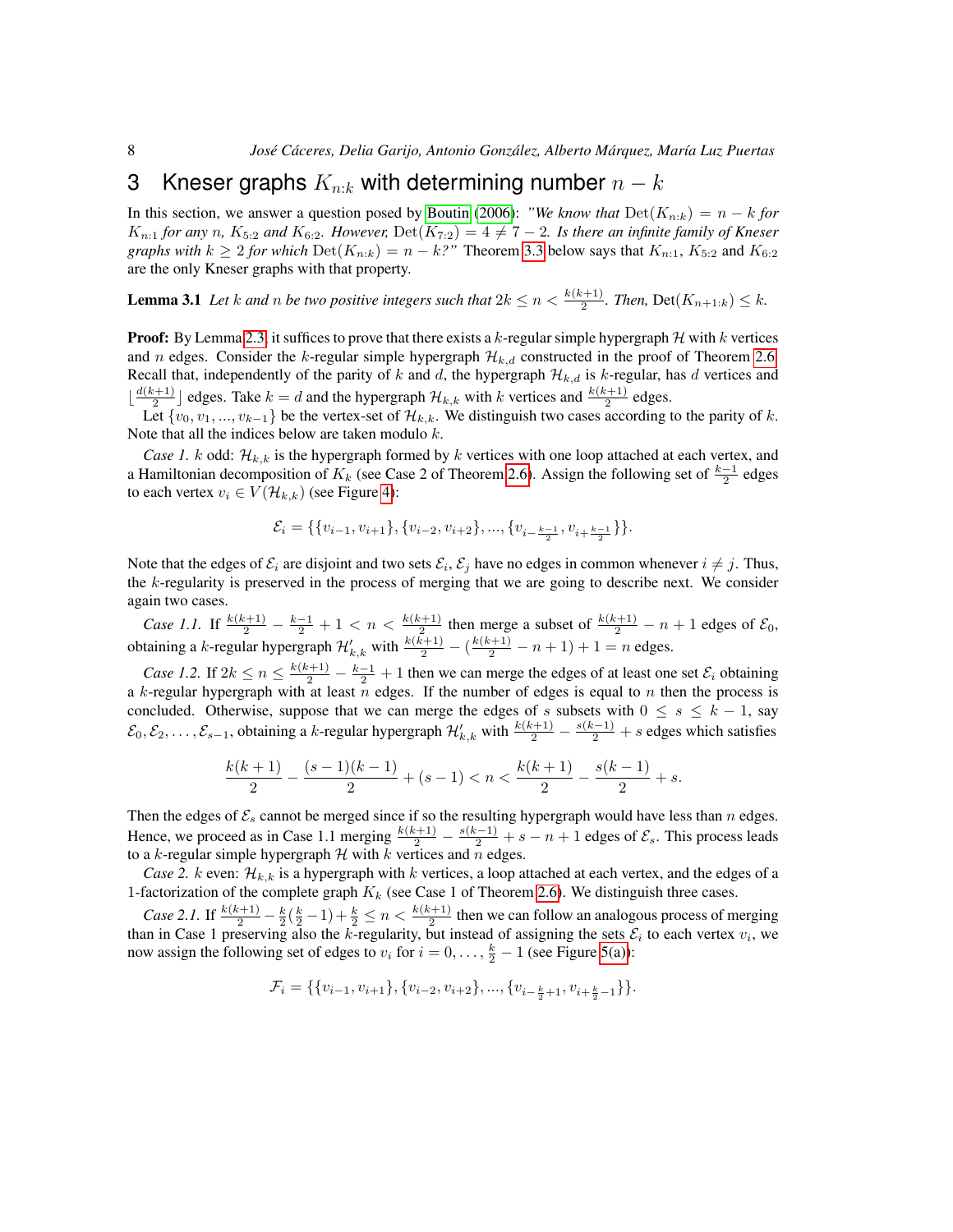

<span id="page-8-1"></span>Fig. 4: The selected edges form the set  $\mathcal{E}_0$  in  $\mathcal{H}_{7,7}$ .

Note that the assignment is done to half of the vertices since  $\mathcal{F}_i = \mathcal{F}_{i+\frac{k}{2}}$  because of the parity of k. Observe also that the edges of  $\mathcal{F}_i$  are disjoint and two sets  $\mathcal{F}_i$ ,  $\mathcal{F}_j$  have no edges in common whenever  $i \neq j$ .

This process of merging leads to a k-regular simple hypergraph  $\mathcal{H'}_{k,k}$  resulting from merging at most  $\sum_{i=0}^{\frac{k}{2}-1} |\mathcal{F}_i| = \frac{k}{2}(\frac{k}{2}-1)$  edges in  $\mathcal{H}_{k,k}$ . In this case, we obtain a hypergraph with  $\frac{k(k+1)}{2} - \frac{k}{2}(\frac{k}{2}-1) + \frac{k}{2}$  edges. Note that the edges obtained by this procedure are all of cardinality  $k$ smaller cardinality.

*Case* 2.2. If  $\frac{k(k+1)}{2} - \frac{k}{2}(\frac{k}{2} - 1) + \frac{k}{2} - \frac{k}{2}(\frac{k}{2} - 2) + \frac{k}{2} = 3k \le n < \frac{k(k+1)}{2} - \frac{k}{2}(\frac{k-2}{2} - 1)$  then we first merge all the sets of edges  $\mathcal{F}_i$ , obtaining a hypergraph  $\mathcal{H}'_{k,k}$  with  $\frac{k(k+1)}{2} - \frac{k}{2}(\frac{k}{2} - 1) + \frac{k}{2}$  edges. We now assign the following set of edges to  $v_i$  for  $i = 0, \ldots, \frac{k}{2} - 1$  (see Figure [5\(b\)\)](#page-9-1):

$$
\mathcal{F}'_i = \{\{v_{i-1}, v_{i+2}\}, \{v_{i-2}, v_{i+3}\}, ..., \{v_{i-\frac{k}{2}+2}, v_{i+\frac{k}{2}-1}\}\}.
$$

Again, we follow the procedure described in Case 1 which gives a  $k$ -regular simple hypergraph that is the result of merging at most  $\sum_{i=0}^{\frac{k}{2}-1} |\mathcal{F}'_i| = \frac{k}{2}(\frac{k}{2}-2)$  edges in  $\mathcal{H}'_{k,k}$ . In this case, a hypergraph with  $\frac{k(k+1)}{2} - \frac{k}{2}(\frac{k}{2}-1) + \frac{k}{2} - \frac{k}{2}(\frac{k}{2}-2) + \frac{k}{2}$  edges is obtained. Observe that the edges obtained by this process are all of cardinality  $k - 4$  except at most one of smaller cardinality.

*Case 2.3.* If  $2k \le n < 3k$  then merge the sets  $\mathcal{F}_i$  and  $\mathcal{F}'_i$ , obtaining a hypergraph with  $3k$  edges. These edges are: k loops,  $\frac{k}{2}$  edges of cardinality  $k-2$ ,  $\frac{k}{2}$  edges of cardinality  $k-4$  and k edges of cardinality 2 forming the cycle  $\{v_0, ... v_{k-1}\}$ . For every vertex  $v_i$ , consider now the set of edges (see Figure [5\(c\)\)](#page-9-2):

$$
\mathcal{F}_i'' = \{\{v_i\}, \{v_{i+1}, v_{i+2}\}\}\
$$

and merge the required sets  $\mathcal{F}''_i$  to obtain a hypergraph with n edges.

 $\Box$ 

Remark 3.2 *The process of merging described in the proof of Lemma [3.1](#page-7-0) leads to hypergraphs which have in most cases a number of edges of cardinality bigger than 2.*

<span id="page-8-0"></span>Now, we can formulate our main result in this section.

**Theorem 3.3** Det $(K_{n+1:k}) = n+1-k$  *if and only if either*  $k = 1$  *or*  $k = 2$  *and*  $n = 4, 5$ *.*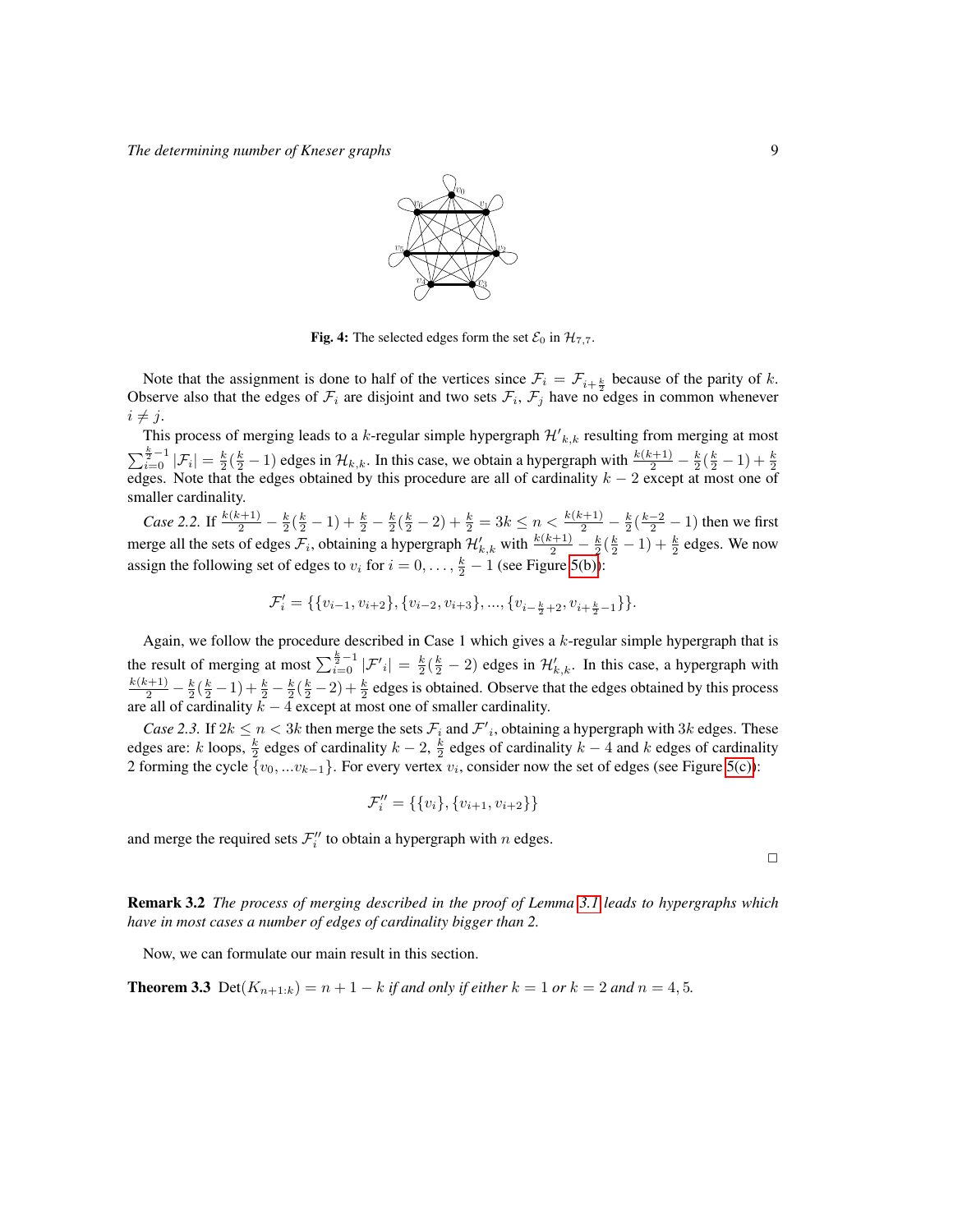<span id="page-9-0"></span>

<span id="page-9-2"></span><span id="page-9-1"></span>**Fig. 5:** The selected edges form the set: (a)  $\mathcal{F}_0$ , (b)  $\mathcal{F}'_0$ , (c)  $\mathcal{F}''_0$  in  $\mathcal{H}_{8,8}$ .

**Proof:** The values  $k = 1$  or  $k = 2$  and  $n = 4, 5$  give the Kneser graphs  $K_{n+1:1}$  for any n,  $K_{5:2}$  and  $K_{6:2}$ whose determining numbers are, respectively,  $n$ , 3 and 4.

Let  $K_{n+1:k}$  be a Kneser graph with  $Det(K_{n+1:k}) = n+1-k$ . By Lemma [3.1,](#page-7-0) there are no values of *n* and k such that  $2k \le n < \frac{k(k+1)}{2}$  and  $Det(K_{n+1:k}) = n+1-k$  since  $Det(K_{n+1:k}) \le k < n+1-k$ . Then, we can assume that  $n \geq \frac{k(k+1)}{2}$  $\frac{n+1}{2}$  and  $k \ge 2$  (for  $k = 1$  the Kneser graph  $K_{n+1:1}$  is isomorphic to the complete graph  $K_{n+1}$  and so  $Det(K_{n+1:k}) = n$ ).

Suppose first that there exists  $d \in \mathbb{N}$  with  $d > 2$  such that  $n = \lfloor \frac{d(k+1)}{2} \rfloor$  $\frac{(k+1)}{2}$ . Then  $d \geq k$  and by Theorem [2.6](#page-3-1) we have Det $(K_{n+1:k}) = d$ . Thus, it suffices to prove that  $d < \lfloor \frac{d(k+1)}{2} \rfloor$  $\left[\frac{k+1}{2}\right]+1-k$  except for  $d = 3$  and  $k = 2$  which gives the graph  $K_{5:2}$ . Suppose on the contrary that either  $d \neq 3$  or  $k \neq 2$  and  $d \geq \lfloor \frac{d(k+1)}{2} \rfloor + 1 - k$ . We distinguish two cases.

*Case 1.* d even or k odd: The contradiction follows since  $(2 - k - 1)d \ge 2(1 - k)$  and so  $d \le 2$ .

*Case 2.* d odd and k even: We have  $2d \ge d(k+1)-2k+1$  which easily implies that  $(k-1)(d-2) \le 1$ . Clearly, the inequality only holds for  $k = 2$  and  $d = 3$ .

Assume now that there exists  $d \in \mathbb{N}$  with  $3 \leq k+1 \leq d$  such that  $\lfloor \frac{(d-1)(k+1)}{2} \rfloor$  $\frac{1}{2}$  |  $\lt n \lt \lfloor \frac{d(k+1)}{2} \rfloor$  $\frac{(n+1)}{2}$ . By Theorem [2.7,](#page-5-0) Det $(K_{n+1:k}) = d$  and it suffices to show that  $d < n+1-k$  except for  $k = 2$  and  $d = 4$ which leads to the Kneser graph  $K_{6:2}$ . The following expression holds for all positive integers d, k and n satisfying the above conditions except for  $k = 2$  and  $d = 4$ :

$$
d-1 < \lfloor \frac{(d-1)(k+1)}{2} \rfloor + 1 - k < n + 1 - k.
$$

Hence, the result follows.  $\Box$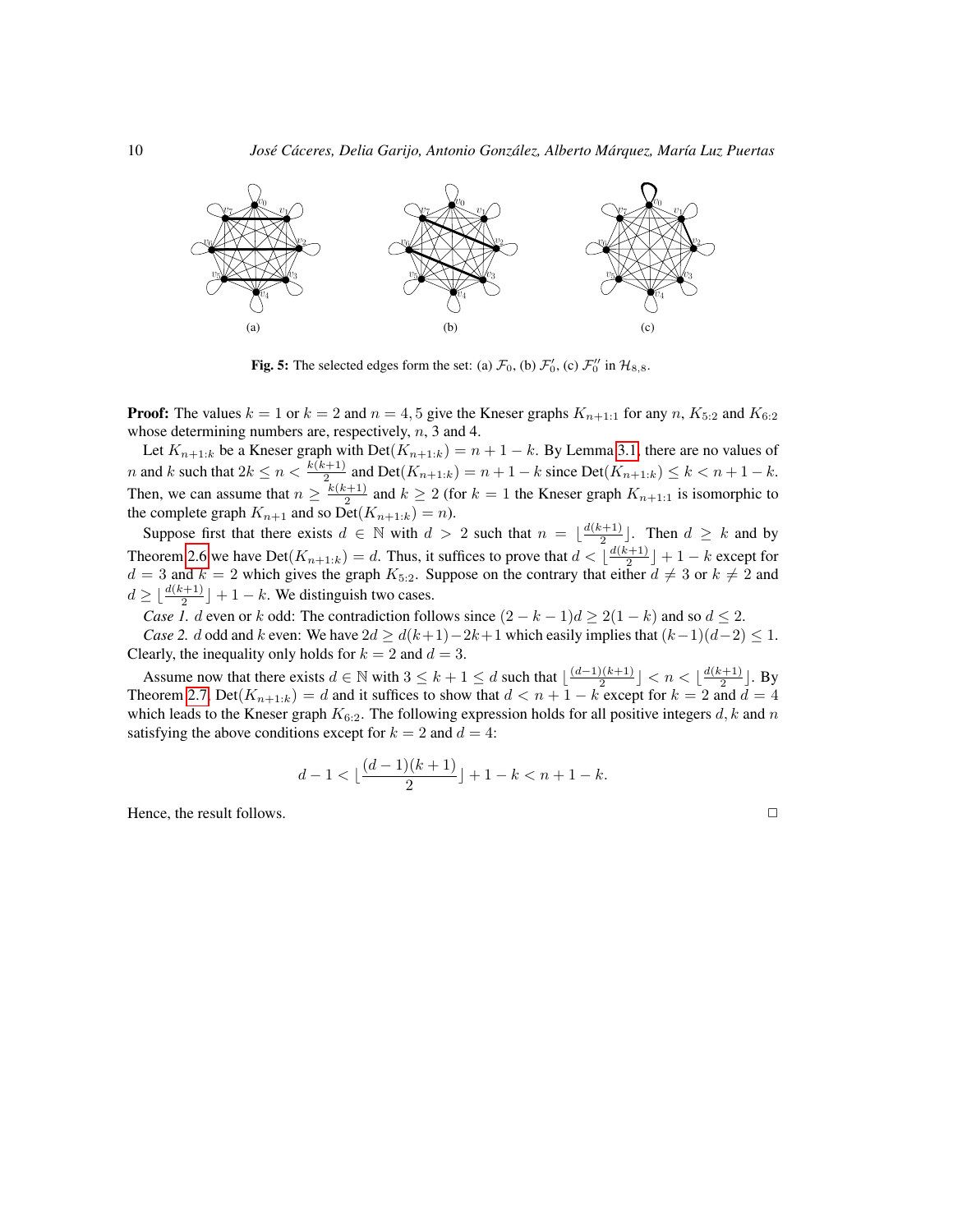## 4 Kneser graphs with fixed determining number

As an application of our technique and following the list of cases studied in [Boutin](#page-13-0) [\(2006\)](#page-13-0) characterizing all Kneser graphs with fixed determining number 2, 3 or 4, we provide all Kneser graphs with fixed determining number 5. Our method also works for the cases presented in [Boutin](#page-13-0) [\(2006\)](#page-13-0).

<span id="page-10-0"></span>Lemma 4.1 *Let* H *be a* k*-regular simple hypergraph with* d *vertices and* m *edges. Then the following statements hold:*

- (a)  $k \leq 2^{d-1}$  and  $m \leq 2^d 1$ .
- (b) If  $m > d + {d \choose 2}$  then  $kd \geq 3m 2d {d \choose 2}$ .
- (c) If  $m > d + {d \choose 2} + {d \choose 3}$  then  $kd \ge 4m 3d 2{d \choose 2} {d \choose 3}$ .

**Proof:** Statement (a) follows since the cardinality of the power set  $\mathcal{P}(V(\mathcal{H}))$  of the vertex-set  $V(\mathcal{H})$  is  $2<sup>d</sup>$ , and a hyperedge is a non-empty subset of vertices.

To prove Statement (b), assume that  $m > d + {d \choose 2}$  and consider the edge-cardinality-sequence  $r_1 \geq$  $r_2 \geq \ldots \geq r_{m-1} \geq r_m$  of H which satisfies  $kd = \sum_{i=1}^{\infty} r_i$  (see Theorem 2.8 of [Duchet](#page-13-13) [\(1995\)](#page-13-13)). Then,

$$
kd = \sum_{i=m-d+1}^{m} r_i + \sum_{i=m-(d+{d \choose 2})+1}^{m-d} r_i + \sum_{i=1}^{m-(d+{d \choose 2})} r_i
$$
  
\n
$$
\geq d + 2\binom{d}{2} + 3\left(m - d - \binom{d}{2}\right)
$$
  
\n
$$
= 3m - 2d - \binom{d}{2}.
$$

Suppose now that  $m > d + \binom{d}{2} + \binom{d}{3}$ . Since  $kd = \sum_{i=1}^{m} r_i$  we have,

$$
kd = \sum_{i=m-d+1}^{m} r_i + \sum_{i=m-(d+(d)(d))+1}^{m-d} r_i + \sum_{i=m-(d+(d)(d))+1}^{m-(d+(d)(d))} r_i
$$
  
\n
$$
\geq d + 2\binom{d}{2} + 3\binom{d}{3} + 4\left(m - d - \binom{d}{2} - \binom{d}{3}\right)
$$
  
\n
$$
= 4m - 3d - 2\binom{d}{2} - \binom{d}{3}.
$$

Hence, Statement (c) holds. ✷

<span id="page-10-1"></span>**Proposition 4.2** *The Kneser graphs with determining number 5 are*  $K_{6:1}$ ,  $K_{8:2}$ ,  $K_{10:3}$ ,  $K_{11:3}$ ,  $K_{12:4}$ , K13:4*,* K13:5, K14:5*,* K15:5, K16:5, K14:6, K15:6*,* K16:6, K17:6, K16:7, K17:7*,* K18:7, K19:7, K17:8, K18:8*,* K19:8, K20:8, K21:8, K19:9, K20:9*,* K21:9, K22:9, K21:10, K22:10*,* K23:10, K24:10, K23:11, K24:11*,* K25:11,  $K_{26:11}, K_{25:12}, K_{26:12}, K_{27:12}, K_{27:13}, K_{28:13}, K_{29:14}, and K_{31:15}.$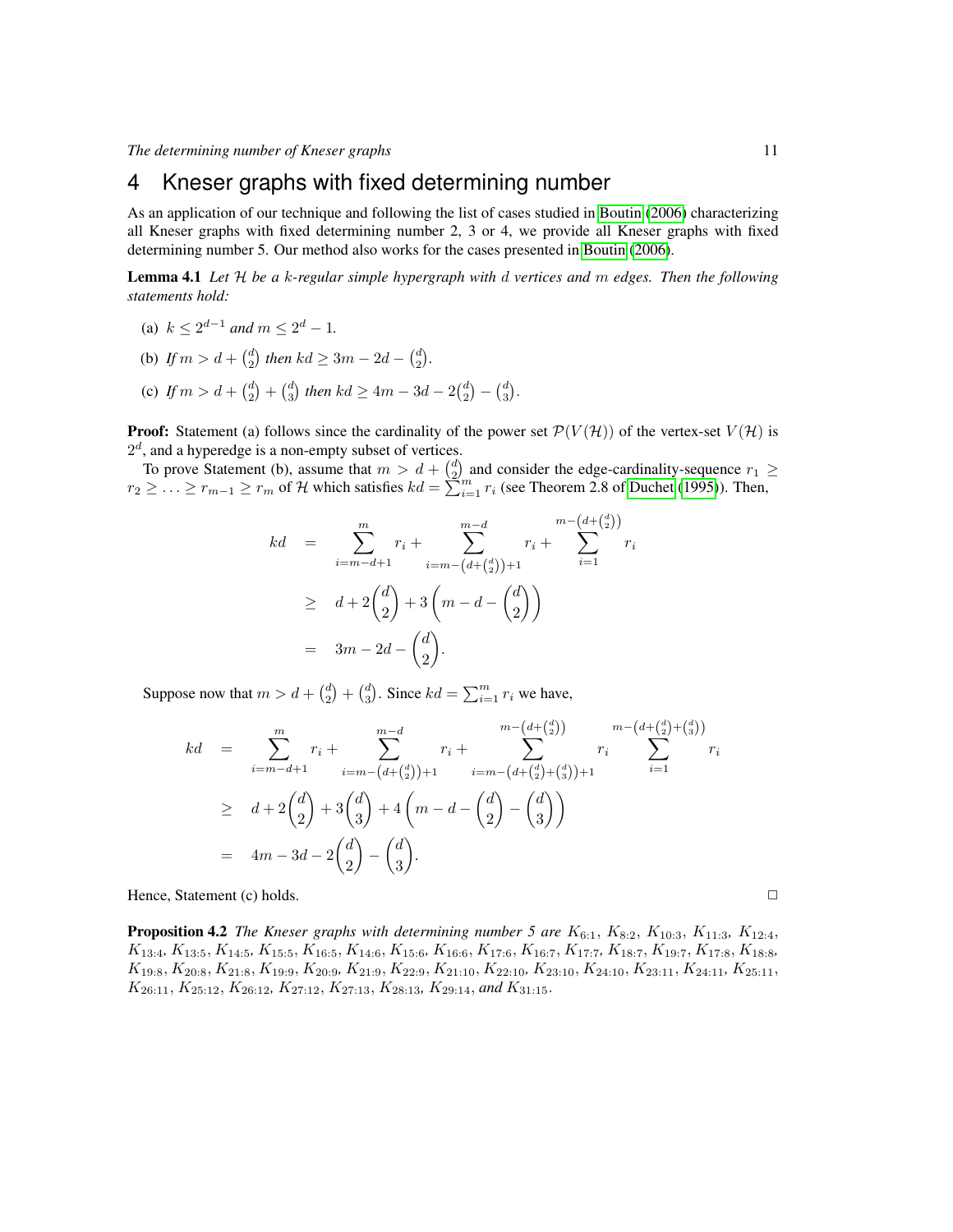| $\boldsymbol{k}$ |                 |                                                                                                                          |                       |  |    | $14 \mid 15$ |    |
|------------------|-----------------|--------------------------------------------------------------------------------------------------------------------------|-----------------------|--|----|--------------|----|
|                  |                 | $n \mid 13, 14, \mid 15, 16, \mid 16, 17, 18, \mid 18, 19, \mid 20, 21, \mid 22, 23, \mid 24, 25, \mid 26, \mid 28 \mid$ |                       |  |    |              | 30 |
|                  | $15.16$   17.18 | 19.20                                                                                                                    | 20.21   22.23   24.25 |  | 26 |              |    |

<span id="page-11-1"></span>**Tab. 1:** Values of *n* for  $k \geq 6$  for which  $Det(K_{n+1:k}) = 5$ .

**Proof:** Since every Kneser graph  $K_{n+1:1}$  is isomorphic to the complete graph  $K_{n+1}$  then only  $K_{6:1}$  has determining number 5. Consider now the graph  $K_{n+1:k}$  with  $k \geq 2$  and suppose that  $Det(K_{n+1:k}) = 5$ . By Lemma [2.4,](#page-3-2) there exists a k-regular simple hypergraph  $H$  with minimum order 5 and either n or  $n + 1$  edges. By Lemma [4.1](#page-10-0) it follows that  $2k \le n \le 31$  and  $2 \le k \le 16$ . Thus, we obtain a list of 196 candidate Kneser graphs to have determining number 5. When  $n \geq \frac{k(k+1)}{2}$  $\frac{(2+1)}{2}$  (which happens for 157 graphs among the 196) we can apply Theorems [2.6](#page-3-1) and [2.7](#page-5-0) obtaining that only  $K_{8:2}$ ,  $K_{10:3}$ ,  $K_{11:3}$ ,  $K_{12:4}$ ,  $K_{13:4}$  and  $K_{16:5}$  have determining number 5.

Assume now that  $2k \le n < \frac{k(k+1)}{2}$  which implies that  $4 \le k \le 16$ . When  $k = 4$ , the possible values of n are 8 or 9 but they correspond to Kneser graphs with determining number 4 (see Proposition 14 of [Boutin](#page-13-0) [\(2006\)](#page-13-0)). When  $k = 5$ , Lemma [4.1](#page-10-0) gives  $10 \le n \le 14$ . However for n equal to either 10 or 11, we obtain Kneser graphs already studied in [Boutin](#page-13-0) [\(2006\)](#page-13-0), whose determining numbers are equal to 4. The remaining values of n correspond to the Kneser graphs  $K_{13:5}$ ,  $K_{14:5}$  and  $K_{15:5}$  whose associated hypergraphs with 5 vertices are illustrated in Figure [6.](#page-11-0)



<span id="page-11-0"></span>Fig. 6: Hypergraphs associated to Kneser graphs with determining number 5: (a)  $K_{13:5}$ , (b)  $K_{14:5}$ , (c)  $K_{15:5}$ .

Table [1](#page-11-1) shows the values of n obtained for  $k \geq 6$  for which Det $(K_{n+1:k}) = 5$ . In all the cases, it is easy to construct the associated hypergraph. On the other hand, note that for  $k = 6$  and  $n = 12$  or  $k = 7$  and  $n = 14$ , the corresponding Kneser graph has determining number 4. For the remaining available values of n and k, we use Statements (b) and (c) of Lemma [4.1](#page-10-0) in order to show that the hypergraph  $H$  does not exist and hence the determining number in those cases cannot be equal to 5. For instance, if  $k = 6$  and  $n = 18$  then it is straightforward to check that Statement (b) of Lemma [4.1](#page-10-0) does not hold when  $d = 5$ .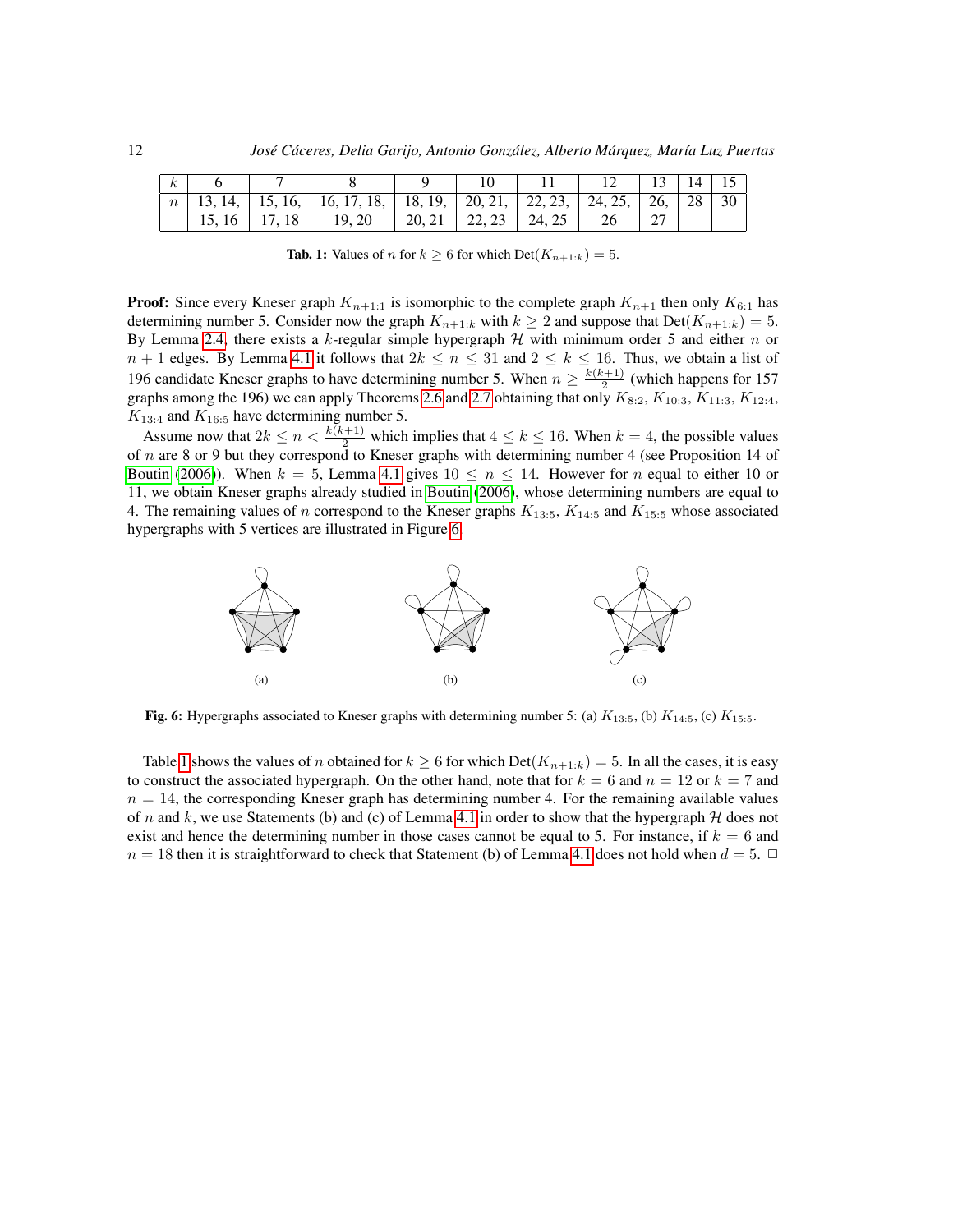### 5 Concluding Remarks

We have introduced a new technique to find determining sets and compute the determining number of Kneser graphs. Concretely, we have shown that every subset S of vertices of  $K_{n:k}$  has an associated k-regular hypergraph  $\mathcal{H}_S$ . The set S is a determining set if and only if  $\mathcal{H}_S$  is simple and has either n or  $n - 1$  edges.

Our main results use perfect matchings and Hamiltonian cycles in a complete graph to construct the appropriate hypergraphs to obtain the determining number of all Kneser graphs  $K_{n:k}$  with  $n \geq \frac{k(k+1)}{2} + 1$ . Also, we find all Kneser graphs  $K_{n:k}$  with  $k \ge 2$  and determining number  $n - k$ , answering a question posed by [Boutin](#page-13-0) [\(2006\)](#page-13-0). Finally, as an application of our approach and following with the study developed in [Boutin](#page-13-0) [\(2006\)](#page-13-0), we give all Kneser graphs with fixed determining number 5.

Figure [7](#page-12-0) illustrates values of n and k for which  $Det(K_{n:k})$  has been computed. The determining number of  $K_{n:k}$  remains to be computed for the integer points  $(n, k)$  on the line  $n = 2k + 1$  with  $n \neq 2^r - 1$  and those in between the line  $n = 2k + 1$  and the curve  $n = \frac{k(k+1)}{2} + 1$ . It appears that our technique should be generalized to be applied for these points, constructing hypergraphs from other structures instead of perfect matchings and Hamiltonian cycles in complete graphs.

Proposition [4.2](#page-10-1) gives all Kneser graphs with determining number 5. As was said before, our method can also be applied for determining number 2, 3 or 4 (see Propositions 12, 13 and 14 of [Boutin](#page-13-0) [\(2006\)](#page-13-0)). We believe that our technique lets us go further to determining number 6 or larger, but the list of candidate graphs increases rapidly and so a computational implementation would be required.



<span id="page-12-0"></span>Fig. 7: The integer points  $(n, k)$  in the shadowed region correspond to values of n and k for which the determining number is provided by Theorems [2.6](#page-3-1) and [2.7.](#page-5-0) The squared points represent values  $(2^{r} - 1, 2^{r-1} - 1)$  studied in [Boutin](#page-13-0) [\(2006\)](#page-13-0).